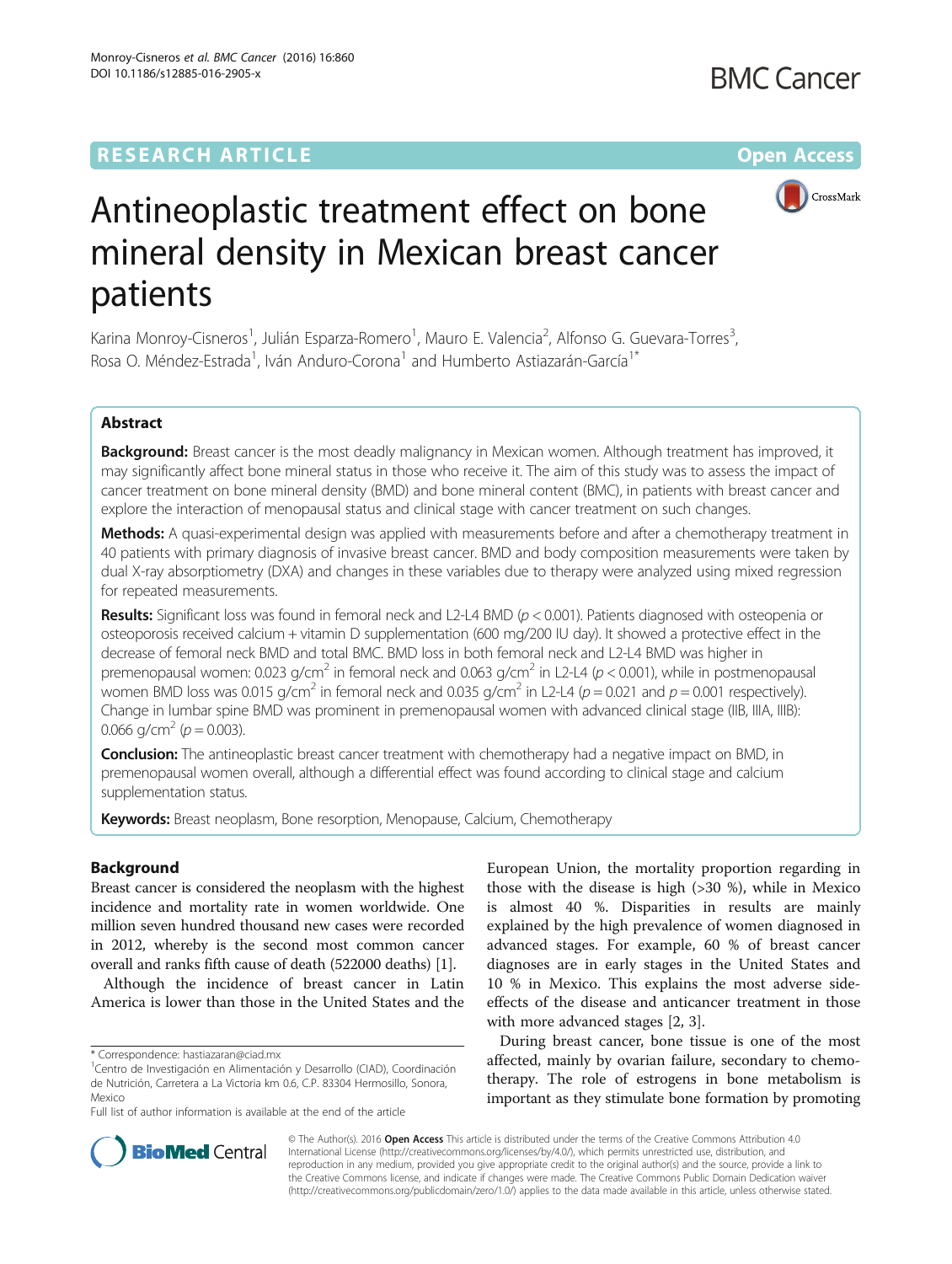osteoprotegerin production (bone formation induction factor), regulating the synthesis of active cytokines in the skeleton (promoted in part by the neoplasm itself) and by apoptosis inhibition of osteoblasts and osteocytes. Thus, estrogen deficiency reduces osteoprotegerin production which causes uncontrolled activity of osteoclasts increasing bone resorption [\[4, 5](#page-6-0)].

Some studies have reported differential effects in treatment response and survival, due to different body weight and its distribution by ethnicity [[6, 7\]](#page-6-0). Given the fact that the Mexican population is genetically diverse, along with the knowledge that environmental and demographic factors may also affect susceptibility to treatment, the objectives of this study was to evaluate the impact of initial anticancer therapy on bone mineral status in Mexican women, by estimating the change in BMD in the femoral neck, lumbar spine (L2-L4) and total BMC. An additional objective was to evaluate the differential effect due to the clinical stage and menopausal status on BMC and BMD.

## Methods

The design is based on a quasi-experimental prospective follow-up study of women with primary diagnosis of invasive breast cancer who attended at the State Center of Oncology (CEO from the acronym in Spanish) in Hermosillo, Sonora, to begin the anticancer treatment. The initial six-months of chemotherapy treatment was assay. Women were invited if they showed no metastasis or other diseases which affected their body composition such as hypo and hyperthyroidism, fractures and/or disabling injuries or those who had received chemotherapy in the past. Patients were also excluded from the analysis if they developed metastasis during the study course and/or discontinued their treatment.

The protocol was approved by the Research Ethics Committee of the CEO and Ethics Committee of the Research Center for Food and Development (CIAD from the acronym in Spanish). The recruited volunteers were requested to sign an informed consent form. Information on clinical stage, treatment schedule, menopausal status (menstruation absence for over a year before treatment), socioeconomic status (determined by the social work department of the hospital in terms of monthly income, housing characteristics and access to basic services, etc.) and demographic data were taken from the clinical records of the participants at CEO with their previous permission. Anthropometric, body composition and BMD measurements were analyzed at CIAD facilities.

Body composition and BMD were determined using a dual X-ray absorptiometry (DXA-MD + Lunar Co., Madison, WI). Precision of that measures was Coefficient Variation (CV) <2 %. Three measurements (scans) were obtained, one for the whole body to assess the body composition and two in the lumbar spine (L2-L4) and femoral neck to determine the BMD. The results of body composition were reported in kilograms and BMD in g/cm<sup>2</sup>. All measurements were performed by trained and certificated technical staff before and after 6 months of receiving antineoplastic therapy. Women with diagnosed osteopenia or osteoporosis at baseline  $(n = 10)$  received a prescription of calcium and vitamin  $D_3$  supplementation (600 mg/200 IU day).

A total of 57 women were recruited from August 2007 to January 2008 (24 women) and from February to August 2009 (33 women). Three women dropped out the treatment and 14 more were excluded from the study due to metastases development during the tracking period; therefore, 40 patients were included in analyses.

#### Statistical analysis

All analyzes were performed with NCSS software version 7.03 (2007). A paired t-test was applied to analyze the changes of the study parameters before and after treatment. Normal distribution of the quantitative variables was evaluated using histograms; all response variables exhibit Gaussian distribution. To evaluate the treatment related changes of total BMC, BMD on femoral neck and L2-L4, separate mixed regression models for repeated measures were used. Interaction terms of hypothesized variable (treatment) with menopausal status (pre or post), calcium supplementation (yes or no) and clinical stage phase were considered at  $p \le 0.05$ . When a significant interaction was found, stratified analyses were conducted. The clinical stage was analyzed as a dichotomous variable due to the small number of subjects in some stages. Stages I and IIA in one category and stages IIB, IIIA and IIIB in a second one. Statistical significance was considered at  $p \le 0.05$ .

#### Results

The patients age distribution was 32 to 61 years; 19 were premenopausal and 21 postmenopausal. The average age of menarche was 12 years. Five patients were nulliparous, 28 reported using oral contraceptives (>3 years), 6 recognized to be regular smokers (daily) at the diagnostic time and 7 accepted had consumed alcohol occasionally (>1 time/week). Regarding education status, 11 women were enrolled beyond the basic level (high school or technical degree). Regarding socioeconomic status, 62.5 % were in low and 37.5 % in medium or high.

Five women were found in the stage I, 12 in IIA, 8 in IIB, 9 in IIIA and 6 in IIIB (Classification TNM) [[8\]](#page-6-0). All patients received chemotherapy. Prescribed schedules were FAC (5-Fluorouracil, Adriamycin, Cyclophosphamide), FEC (5-Fluorouracil, Epirubicin, Cyclophosphamide) or DAC (Docetaxel, Adriamycin, Cyclophosphamide). Of the premenopausal patients 68 % become amenorrheic.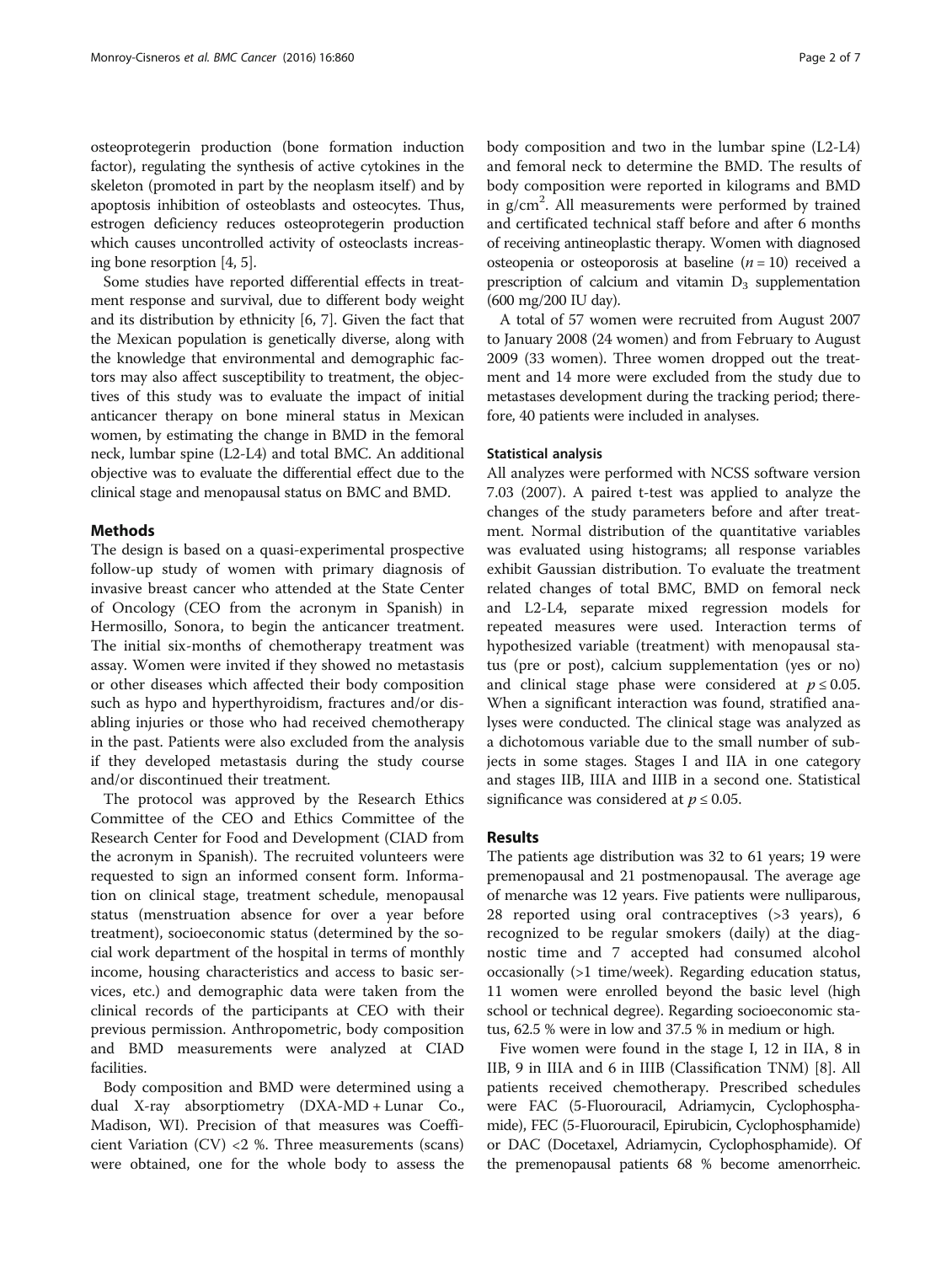Radiotherapy was additionally administered to 25 patients and 7 were eligible for monoclonal antibodies treatment (Trastuzumab); one of them not receive it for cardiac issues. The clinical pathological characteristics and chemotherapy schemes distribution describes at Table 1.

Table 2 displays t-score of BMD distribution on premenopausal and postmenopausal patients before and after to receive antineoplastic treatment at femoral neck and lumbar spine (L2-L4).

Table [3](#page-3-0) shows parameters from the unadjusted analysis. Significant loss was observed in femoral neck and

Table 1 Patient characteristics and clinicopathologic features.  $(n = 40)$ 

|                                                                               | Premenopausal<br>$(n = 19)$ | Postmenopausal<br>$(n = 21)$ |
|-------------------------------------------------------------------------------|-----------------------------|------------------------------|
| Age (mean)                                                                    | 43                          | 53.55                        |
| Basal BMI (kg/m <sup>2</sup> , mean)                                          | 28.04                       | 31.68                        |
| Clinical stage                                                                |                             |                              |
| $\overline{1}$                                                                | 3                           | $\overline{2}$               |
| <b>IIA</b>                                                                    | 5                           | 7                            |
| IIB                                                                           | 3                           | 5                            |
| <b>IIIA</b>                                                                   | 5                           | $\overline{4}$               |
| <b>IIIB</b>                                                                   | 3                           | 3                            |
| Histological subtype                                                          |                             |                              |
| Invasive ductal carcinoma                                                     | 18                          | 19                           |
| Invasive lobulillar carcinoma                                                 | 1                           | 2                            |
| Treatment                                                                     |                             |                              |
| Neoadyuvant                                                                   | 9                           | 9                            |
| Adyuvant                                                                      | 10                          | 12                           |
| Molecular subtypes $(n = 28)^{a}$                                             |                             |                              |
| Luminal A (RE+, RP+/-, HER2neu-)                                              | 1                           | 3                            |
| Luminal B (RE+, RP+/-, HER2neu+)                                              | 4                           | 5                            |
| HER2 (RE-, RP+/-, HER2+)                                                      | 5                           | 2                            |
| Triple negative (RE-, RP-, HER2-)                                             | 5                           | 3                            |
| Chemotherapy schemeb                                                          |                             |                              |
| -FAC (5-Fluorouracile, Adriamicin,<br>Cyclophosphamide)                       | 15                          | 17                           |
| -FEC (5-Fluorouracile, Epirrubicin,<br>Cyclophosphamide)                      |                             | 1                            |
| -FAC + $P(5$ -Fluorouracile,<br>Adriamicin, Cyclophosphamide +<br>Paclitaxel) | 3                           | 1                            |
| -FA (5-Fluorouracile,<br>Cyclophosphamide)                                    | 1                           |                              |
| -DAC (Docetaxel, Adriamicin,<br>Cyclophosphamide)                             |                             | 2                            |

Data in table are number of cases

<sup>a</sup>Because patient recruitment started in 2007 and immunohistochemistry determination of hormone receptors was instituted as part of the routine battery of tests in 2008, not all underwent such a test

<sup>b</sup>National Comprehensive Cancer Network (NCCN) Clinical guidelines

Basal 9 7 3 6 months treatment 4 10 5 Postmenopausal Femoral neck  $(n = 21)$ Basal 21 - - 6 months treatment 16 5 -

| 21) | 6 months<br>treatment     | - 16 | с |  |
|-----|---------------------------|------|---|--|
|     | Lumbar spine<br>$(L2-L4)$ |      |   |  |
|     | Basal                     | 21   | ۰ |  |
|     | 6 months                  | 21   | ۰ |  |

Menopausal status

Premenopausal  $(n = 19)$ 

Data in table are number of cases

treatment

<sup>a</sup>WHO cut-off points. T-score is defined as BMD Standard Deviations (SD) respect to 20–39 years old health population of same gender

L2-L4 BMD ( $p < 0.001$ ). In BMC the change did not reach statistical significance ( $p = 0.066$ ).

A protective effect in the reduction of BMD at femoral neck and total BMC due calcium supplementation was found. In women supplemented there was no significant decrease in femoral neck BMD or total BMC; but in L2-L4 BMD which was significant  $(p = 0.003)$  despite calcium + vitamin D supplementation. Conversely, women who did not receive calcium supplement, showed significantly loss in femoral neck BMD, L2-L4 BMD and total BMC ( $p < 0.001$ ,  $p < 0.001$  and  $p = 0.039$ ) (Table [4](#page-3-0)).

There was also interaction between treatment effect vs. menopausal status and vs. clinical stage ( $p < 0.05$ ). Consequently, all the analyses were completed in the stratus of the interaction variables (Table [5\)](#page-4-0). BMD loss was significant in premenopausal and postmenopausal women:  $-0.023$  g/cm<sup>2</sup> in femoral neck and  $-0.063$  g/cm<sup>2</sup> in L2-L4  $(p < 0.001)$  in premenopausal women and  $-0.015$  g/cm<sup>2</sup> in femoral neck (p = 0.021) and  $-0.035$  g/cm<sup>2</sup> in L2-L4 ( $p = 0.001$ ) in postmenopausal. In premenopausal patients decrease in L2-L4 BMD was directly related with clinical stage:  $-0.059$  g/cm<sup>2</sup> on stage I, IIA ( $p = 0.006$ ) and  $-0.066$  g/cm<sup>2</sup> on stage IIB, IIIA, IIIB ( $p = 0.003$ ). However, in femoral neck, a reverse pattern was observed, where BMD was  $-0.030$  g/cm<sup>2</sup> on stage I, IIA ( $p = 0.004$ ) and  $-0.017$  g/cm<sup>2</sup> on stage IIB, IIIA, IIIB ( $p = 0.007$ ). Also this trend remained between postmenopausal women, with significant changes in stages I, IIA ( $p = 0.037$  for femoral neck and  $p < 0.001$  for L2-L4).

Table 2 Bone Mineral Density (BMD) T-score<sup>a</sup> distribution and change at six months of antineoplastic breast cancer treatment.  $(n = 40)$ 

 $(T \text{ score } > -1)$ 

Basal 12 7 -

Osteopenia (T score < -1 > 2.5)

 $17 \qquad \qquad 2 \qquad \qquad -$ 

Bone region Normal

Femoral neck

6 months treatment

Lumbar spine (L2-L4)

Osteoporosis  $(Tscore < -2.5)$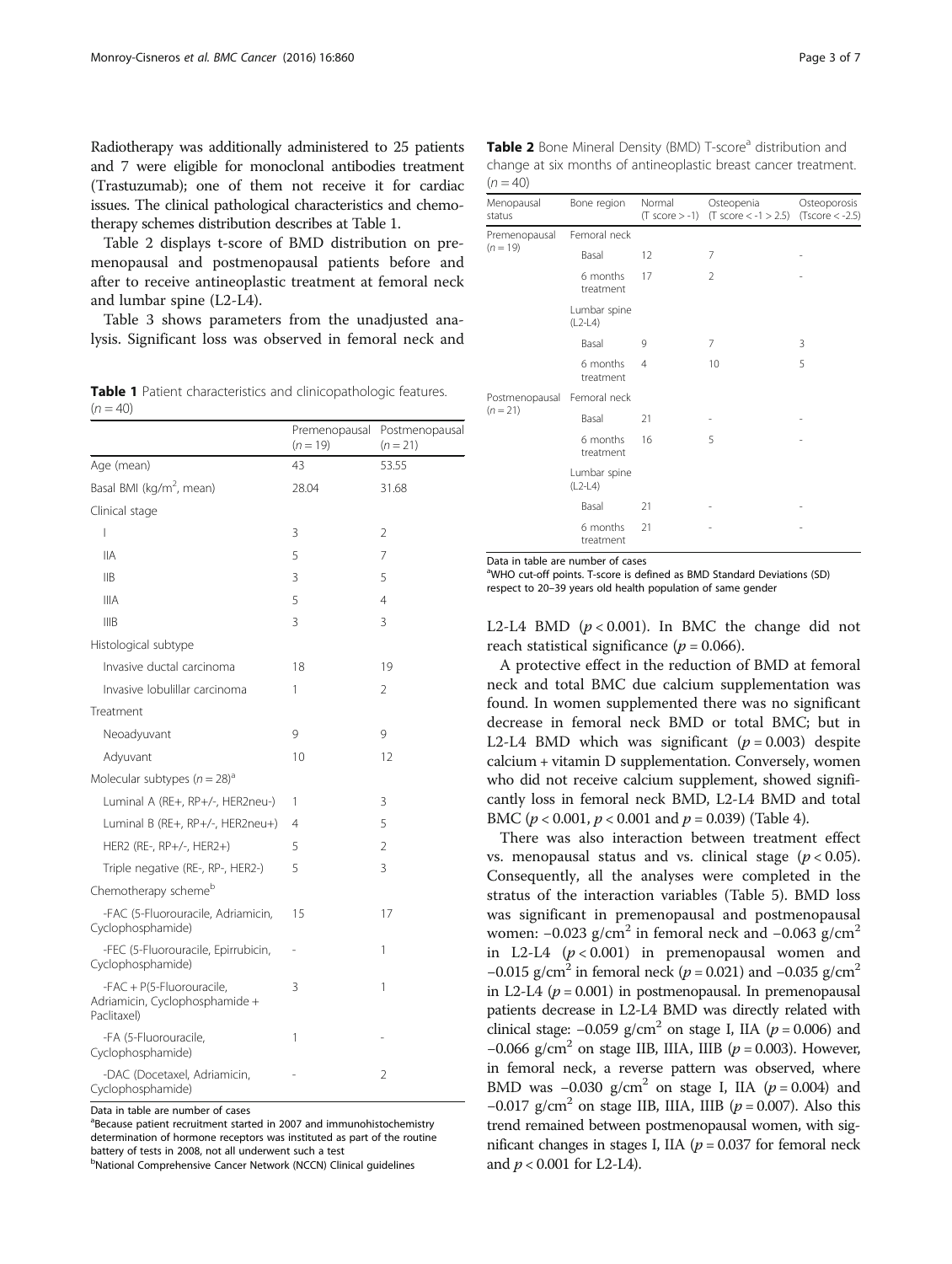| Parameter                             | <b>Basal</b> <sup>a</sup><br>(No treatment) | 6 months <sup>a</sup><br>(After treatment) |          | n       | Confidence Interval<br>95 % |
|---------------------------------------|---------------------------------------------|--------------------------------------------|----------|---------|-----------------------------|
| BMD femoral neck (g/cm <sup>2</sup> ) | $1.02 \pm 0.1$                              | $1.001 \pm 0.1$                            | $-0.018$ | < 0.001 | $(-0.026, -0.011)$          |
| BMD L2-L4 (g/cm <sup>2</sup> )        | $1.19 \pm 0.2$                              | $1.15 + 0.1$                               | $-0.048$ | < 0.001 | $(-0.063, -0.033)$          |
| BMC (kg)                              | $2.46 + 0.34$                               | $2.43 + 0.34$                              | $-0.032$ | 0.066   | $(-0.065, 0.002)$           |

<span id="page-3-0"></span>**Table 3** Characterization of BMD and BMC parameters in breast cancer patients ( $n = 40$ )

BMDBone Mineral Density, BMC Bone Mineral Content

 $^{\text{a}}$ Mean  $\pm$  SD

<sup>b</sup>Δ = measurement 2- measurement 1<br><sup>c</sup>naired t test

paired t test

## **Discussion**

Estrogen activity is linked to bone metabolism and some chemotherapeutic agents such as cyclophosphamide which is related with bone resorption because of ovarian failure in premenopausal women related with this agent [[9, 10](#page-6-0)]. Although almost all volunteers showed a significant loss in BMD, the impact was greater in premenopausal women. Furthermore, the decrease in BMD is higher than that reported by other authors during the same post-diagnosis period (6 months): For example, Shapiro et al.[[9\]](#page-6-0) reported 4 % lumbar spine BMD loss, in the present study it was similar (almost 5 %). Other studies reported comparable decline over a period of two years [[11](#page-6-0), [12](#page-6-0)].

In postmenopausal patients, BMD change was −3.08 %. Powles et al. [[13](#page-6-0)] in a similar group of women, found that the change in the lumbar spine BMD was only −0.37 %. Since there is lack of information in the literature about the magnitude of these changes in Mexican population under an internationally standardized chemotherapy regimen [\[14, 15](#page-6-0)], we believe that perhaps other causes such as genetic factors could be involved and can explain the differential effect found in this study with respect to others. Other studies have found that body composition differs significantly between Hispanic and Caucasian breast cancer female patients, however, neither group of countries have established guidelines for the administration of antineoplastic drugs based on body composition, in which case toxicity could be different for these groups [[16](#page-6-0)]. Since the effective concentration of these antineoplastic drugs is affected by the amount of lean tissue [\[17, 18](#page-6-0)], it is believed that this can be a key element to elucidate the reason for the differences between the magnitude of the changes on BMD found by others researchers and the present study . The body antineoplastic concentration reached could also affect changes in body weight and body composition components such as BMD, fat mass, and fat free mass. However, other factors such as the diet may be involved.

Some patients started treatment with osteopenia, and calcium was part of their treatment. It appears that calcium showed a significant protective effect on the femur, but not on the lumbar spine. The explanation to the lower BMD loss on femoral neck than lumbar spine in both groups of women (calcium supplemented and no-supplemented) may be the same. The proportion of trabecular-cortical tissue and bone turnover rate are different in each skeletal region. The pathophysiology of osteoporosis [[19](#page-6-0), [20](#page-6-0)] indicates that about 25 % of trabecular bone (cancellous) is replaced every year, while cortical bone (laminar) is replaced at a level of 3 %. This is the reason why bone resorption degree is calculated using BMD as a reference at the proximal femur (neck, trochanter) and spine. Both sites contain high proportion of cancellous tissue. Although these points have a high content of trabecular bone compared to the rest of the skeletal system, there is an important difference in their composition. The fact that proximal femur has 30–50 % of trabecular tissue whereas the lumbar spine has 85 % explains why the lumbar spine is more susceptible to the effect due to decreased estrogen level, so that bone tissue resorption at L2-L4

Table 4 Antineoplastic treatment effect on BMD and BMC based on oral calcium and vitamin  $D_3$  supplementation in breast cancer patients  $(n = 40)$ 

| Parameter                  |          | No calcium supplement $(n = 30)$ |                             |           | Calcium supplement $(n = 10)^b$ |                             |  |
|----------------------------|----------|----------------------------------|-----------------------------|-----------|---------------------------------|-----------------------------|--|
|                            | ߪ        |                                  | Confidence Interval<br>95 % | $\beta^a$ |                                 | Confidence Interval<br>95 % |  |
| BMD femoral neck $(q/cm2)$ | $-0.03$  | < 0.001                          | $(-0.036, -0.024)$          | 0.006     | 0.344                           | $(-0.007, 0.018)$           |  |
| BMD L2-L4 $\frac{q}{cm^2}$ | $-0.055$ | < 0.001                          | $(-0.076, -0.035)$          | $-0.033$  | 0.003                           | $(-0.052, -0.013)$          |  |
| BMC (kg)                   | $-0.047$ | 0.039                            | $(-0.092, -0.003)$          | < 0.001   | 0.987                           | $(-0.052, 0.052)$           |  |

BMD Bone Mineral Density, BMC Bone Mineral Content

<sup>a</sup>Determined by mixed model regression for repeated measures. Calcium supplement and treatment interaction ( $p \le 0.05$ )

 $^{b}$ Calcium and vitamin D<sub>3</sub> supplementation (600 mg/200 IU day)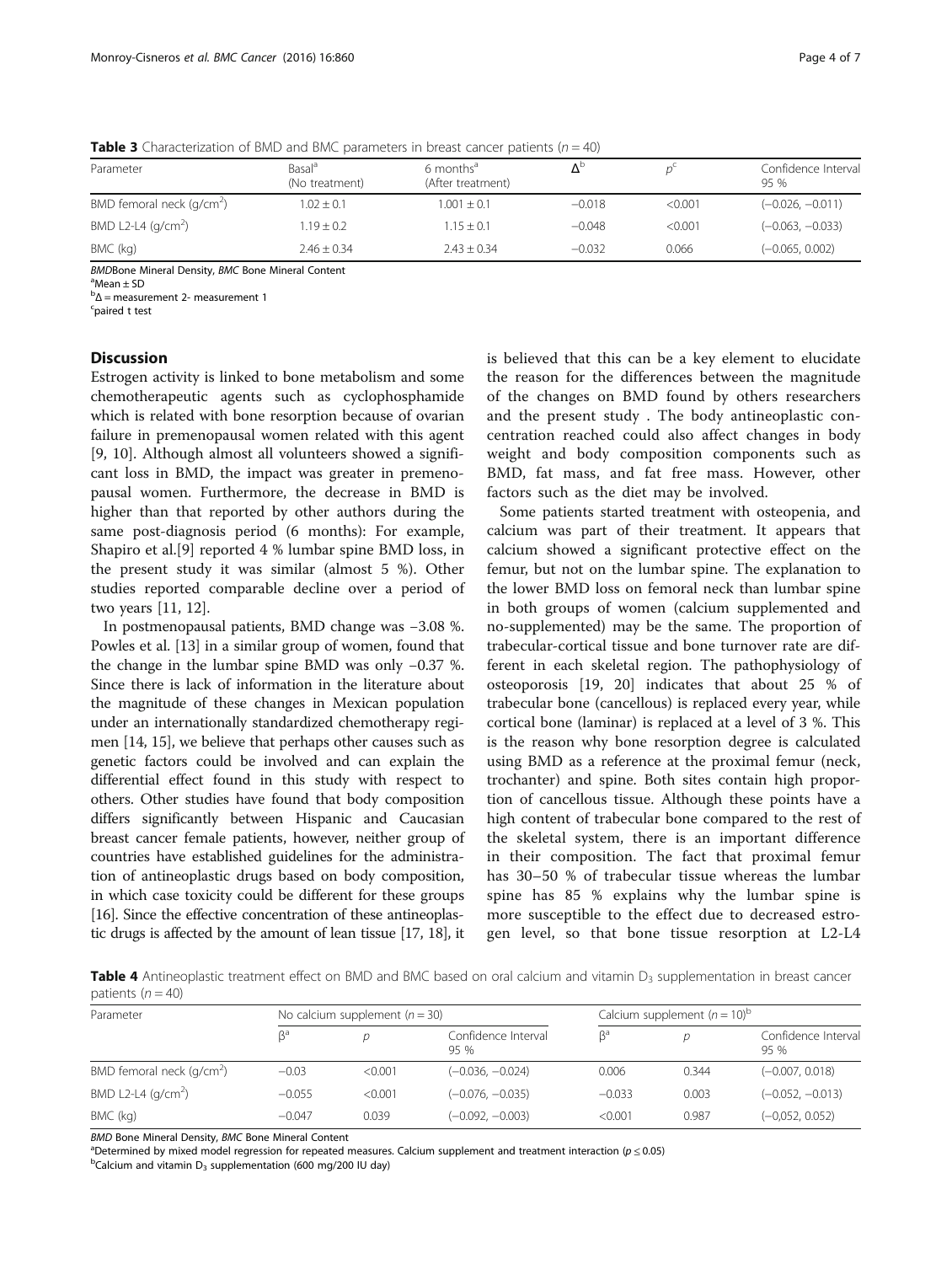<span id="page-4-0"></span>Table 5 Antineoplastic treatment effect on BMD and BMC depending on menopausal status and clinical stage in breast cancer patients  $(n = 40)$ 

| Parameter                                     |     | Premenopause ( $n = 19$ ) |         |                             | Postmenopause ( $n = 21$ ) |               |                             |
|-----------------------------------------------|-----|---------------------------|---------|-----------------------------|----------------------------|---------------|-----------------------------|
|                                               |     | $\beta^a$                 | р       | Confidence Interval<br>95 % | $\beta^a$                  | $\mathcal{D}$ | Confidence Interval<br>95 % |
| BMD femoral neck $(q/cm2)b$                   | All | $-0.023$                  | < 0.001 | $(-0.032, -0.013)$          | $-0.015$                   | 0.021         | $(-0.027, -0.002)$          |
| Clinical stage I, IIA $(n = 17)^{c}$          |     | $-0.030$                  | 0.004   | $(-0.047, -0.013)$          | $-0.018$                   | 0.037         | $(-0.034, -0.001)$          |
| Clinical stage IIB, IIIA, IIIB $(n = 23)^{c}$ |     | $-0.017$                  | 0.007   | $(-0.029, -0.006)$          | $-0.0123$                  | 0.198         | $(-0.032, 0.008)$           |
| BMD L2-L4 $(q/cm2)b$                          | All | $-0.063$                  | < 0.001 | $(-0.086, -0.039)$          | $-0.035$                   | 0.001         | $(-0.054, -0.016)$          |
| Clinical stage I, IIA $(n = 17)^c$            |     | $-0.059$                  | 0.006   | $(-0.095, -0.023)$          | $-0.043$                   | < 0.001       | $(-0.059, -0.026)$          |
| Clinical stage IIB, IIIA, IIIB $(n = 23)^{c}$ |     | $-0.066$                  | 0.003   | $(-0.102, -0.029)$          | $-0.029$                   | 0.088         | $(-0.062, 0.005)$           |
| $BMC$ (kg) <sup>b</sup>                       | All | $-0.027$                  | 0.29    | $(-0.078, 0.025)$           | $-0.036$                   | 0.140         | $(-0.085, 0.013)$           |
| Clinical stage I, IIA $(n = 17)^c$            |     | $-0.019$                  | 0.66    | $(-0.118, 0.079)$           | $-0.005$                   | 0.895         | $(-0.088, 0.078)$           |
| Clinical stage IIB, IIIA, IIIB $(n = 23)^{c}$ |     | $-0.032$                  | 0.33    | $(-0.103, 0.038)$           | $-0.059$                   | 0.078         | $(-0.126, 0.008)$           |

BMD Bone Mineral Density, BMC Bone Mineral Content

<sup>a</sup>Determined by mixed model regression for repeated measures

bMenopausal status and treatment interaction ( $p \le 0.05$ )<br>SMenopausal status and clinical stage interaction ( $p \le 0$ )

 $^{\circ}$ Menopausal status and clinical stage interaction ( $p \le 0.05$ )

resulted exacerbated. There is a greater release of calcium into the bloodstream, which can maintain parathyroid hormone (PTH) levels marginally low; preventing activation and mobilization of enough vitamin D on lumbar spine tissue to stimulate the calcium bond. On the other hand, the femoral neck bone turnover rate is lower and calcium supplied along with activation and mobilization of vitamin D with that level of PTH, is enough to raise the rate of mineralization at the newly remodeled tissue.

A recent finding indicates that the involvement of estrogens and its protective effect on trabecular tissue metabolism is much higher than that in cortical tissue, which could explain the higher susceptibility of cancellous tissue to ovarian ablation, regardless of differences in the rate of bone turnover between these tissues [\[21](#page-6-0)]. In addition to primary chemotherapeutic treatment scheme, which contributes to bone resorption, breast cancer patients received anti-estrogen therapy for a fiveyear period. These drugs also favored the decrease in BMD. Confavreux et al. [[22\]](#page-6-0) found that the patients who underwent treatment with anastrozole had a decrease of 3.3 % in lumbar spine BMD and 2.8 % in femoral neck in a one year period. Some investigations have published similar effects as those of Letrozole, Tamoxifen and Exemestane treatments [\[23](#page-6-0)–[25\]](#page-6-0).

Another consideration in decreasing BMD is the increase in body weight in patients. As previously reported [\[26\]](#page-6-0), this patients group decreased lean mass, while premenopausal women increased body weight and adipose tissue. Since one of the mechanisms that stimulates the bone remodeling is the body calcium demand, it appears that the higher increase of body mass the greater the rate of calcium mobilization from bone

matrix, combined with poor bone remodeling by estrogen loss which can help control osteoclastic activity [\[20](#page-6-0)]. However, the fact that fat tissue showed higher increase than lean tissue, could result in increased toxicity due to antineoplastic drugs, because they can have a greater effect since the dosage thereof is calculated according to total body weight but its real concentration in the body is affected for the lean tissue proportion. This could be a reason to suggest the evaluation of sarcopenia status in patients with cancer as well as chemotherapy dose adjustments [\[17](#page-6-0), [18\]](#page-6-0).

An additional finding is the clinical stage effect on BMD. In the initial chemotherapy scheme there are no important differences in the antineoplastic doses and their combinations between clinical stages that could result in a different effect on estrogen concentration in the 6-month-follow-up period. Variations in treatment are prescribed depending on factors such as the type of carcinoma (ductal, lobular, etc.), molecular subtype and the age of the patients [\[15](#page-6-0)]. Patients in medium (IIB) or advanced clinical stages (IIIA, IIIB) are the most affected in regards to BMD, which could be explained by the tumor's increased production of catabolic cytokines as well as by the body's induced response [\[27, 28](#page-6-0)]. There is also the effect mediated by IL-1, IL-6, IFNγ and TNFα, that increases the invasiveness of the tumor on bone tissue. These cytokines also contribute to the loss of lean tissue in cancer patients with cachexia [[29\]](#page-6-0). The loss of lean tissue can be masked by increased body fat in breast cancer patients [[30\]](#page-6-0).

The evaluation of BMD is not a routinely part of the treatment in cancer patients, even considering the harmful effects of anticancer and anti-estrogen on bone matrix. Breast cancer women may benefit from a proper diagnosis,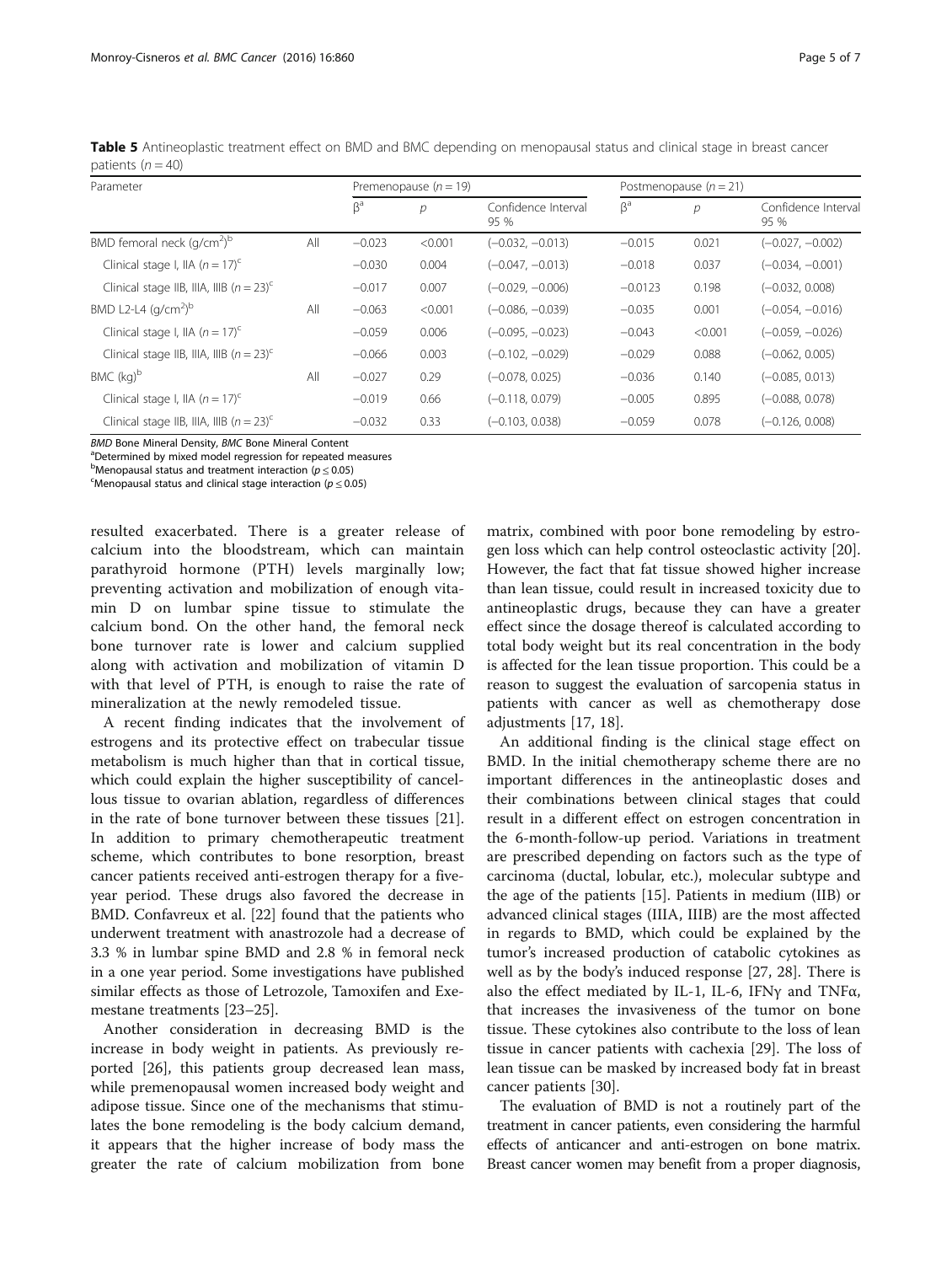plus the fact that they could also be given antirresorptive drugs with no additional cost to the patient that is already covered by the public government health programs. One might speculate that loss in BMD is not so relevant when considering the cost-benefit ratio of cancer treatment, in short term. In our study we found 4.97 % of BMD loss at the lumbar spine in six months. Saarto et al. [\[12\]](#page-6-0) evaluated a group of patients and after two years found a similar decrease of BMD; after ten years, 23 % of them developed osteoporosis [\[31](#page-6-0)].

Health institutions worldwide should implement the evaluation of BMD in patients with breast cancer as part of the treatment regimen as suggested by the American Society of Clinical Oncology (ASCO) [\[32\]](#page-6-0). In addition, antiresorptive therapies could prevent bone metastasis [[33\]](#page-6-0). Due to the alert issued in 2011 by the Food and Drug Administration (FDA) regarding the kidney damage in some cases, the ASCO recommended the limited use of bisphosphonates to the patients with bone metastases, restricting their prescription in patients with osteopenia or osteoporosis with no evidence of bone destruction diagnosed by X-ray Computed Tomography (CT) or Magnetic Resonance Imaging (MRI) [[34\]](#page-6-0). However, since the high loss in BMD found in this study, it is suggested that the treatment could be implemented in patients with osteopenia and osteoporosis at baseline; while monitoring renal function, as routinely done for patients receiving cisplatin in chemotherapy scheme [[35\]](#page-6-0). This strategy may reduce long-term costs, would impact positively on the quality of life and survival of these women.

A few limitations should be mentioned. Due to the nature of the study design and the fact that the chemotherapy treatment scheme was standardized, it is not possible isolate completely the effect thereof on the measured parameters considered. For this reason, it is unknown the influence of the tumor on BMD changes and its induced catabolic body response. Furthermore, the protective effect of calcium supplementation on demineralization in the femoral neck must be interpreted with caution since supplemented patients who initiated treatment had osteopenia. It is considered that women who begin the chemotherapy scheme with normal BMD calcium supplementation could not have the same effect. One more limitation was the small sample size in this study which confines its generalizability. Therefore, results need to be replicated in larger studies.

#### Conclusions

This study showed evidence of a significant reduction of BMD in both femoral neck and L2-L4. Due to treatment and menopausal status interaction, bone resorption was higher in premenopausal patients. Also, calcium supplementation exerted a protective effect by reducing the

loss of total BMC and femoral neck BMD. The treatment and clinical stage interaction on L2-L4 BMD loss suggested that the bone resorption could be due not only to the antineoplastic drugs, but also to the disease itself, which could have had an effect even before clinical signs such as the bone metastasis and cachexia appeared. However, further studies focused on tumor response at the initial phase of treatment are required to elucidate the extent of malignancy per se.

#### Abbreviations

BMC: Bone mineral content; BMD: Bone mineral density; CEO: State Oncology Center; CIAD: Food and Development Research Center; DXA: Dual X Absorptiometry

#### Acknowledgements

The authors acknowledge all breast cancer patients, for participating in this study. The State Centre of Oncology (CEO) and Center for Food Research and Development (CIAD) granted by the facilities. The National Council of Science and Technology (CONACyT) for the scholarship that made the project possible. To QFB Diana Mendoza Bermudez, QB Bertha Pacheco Moreno, M. in C. Orlando Tortoledo Ortiz and M. in C. Ana Cristina Gallegos Aguilar by providing technical support. To Dr. Benjamin Arroyo Acosta and Dr. Ernesto Rivera Claisse for the hospitality and facilities granted.

#### Funding

The National Council of Science and Technology (CONACyT) through to scholarship that made the project possible.

#### Availability of data and materials

The informed consent form signed for the patients did not include the availability of data to third party.

#### Authors' contributions

MCK participated in study design, collated data, analysis and drafted the manuscript. ERJ interpreted data and statistics, contributed to discussion and drafted the manuscript. VME participated in nutritional and body composition advice; contributed to discussion and drafting the manuscript. GTAG provided medical oncology advice and manuscript edition. MERO made BMD and BMC assay, bone metabolism advice and edited the manuscript. ACI edited the manuscript. AGH participated in study design, acquisition of funding, general supervision, discussion and drafted the manuscript. All authors have read and approved the final version of this manuscript.

#### Authors' information

MCK was a Doctoral student in Center for Food Research and Development (CIAD); ERJ is Epidemiologist researcher at CIAD; VME is Nutritional researcher at Sonora University and Emeritus professor at CIAD; GTAG is Medical oncologist at The State Centre of Oncology (CEO); MERO is Researcher on micronutrients metabolism at CIAD; ACI is Associate-Researcher at CIAD and AGH is Researcher and Director of Nutrition Department at CIAD.

#### Competing interests

The authors declare that they have no competing interests.

#### Consent for publication

The informed consent form signed for the patients already include the approval to publish their overall data avoiding individual information.

#### Ethics approval and consent to participate

The protocol was approved by the Research Ethics Committee of the CEO and Ethics Committee of the Research Center for Food and Development (CIAD from the acronym in Spanish). The recruited volunteers were requested to sign an informed consent form.

#### Author details

<sup>1</sup> Centro de Investigación en Alimentación y Desarrollo (CIAD), Coordinación de Nutrición, Carretera a La Victoria km 0.6, C.P. 83304 Hermosillo, Sonora, Mexico. <sup>2</sup>Departamento de Ciencias Químico-Biológicas, Coordinación de